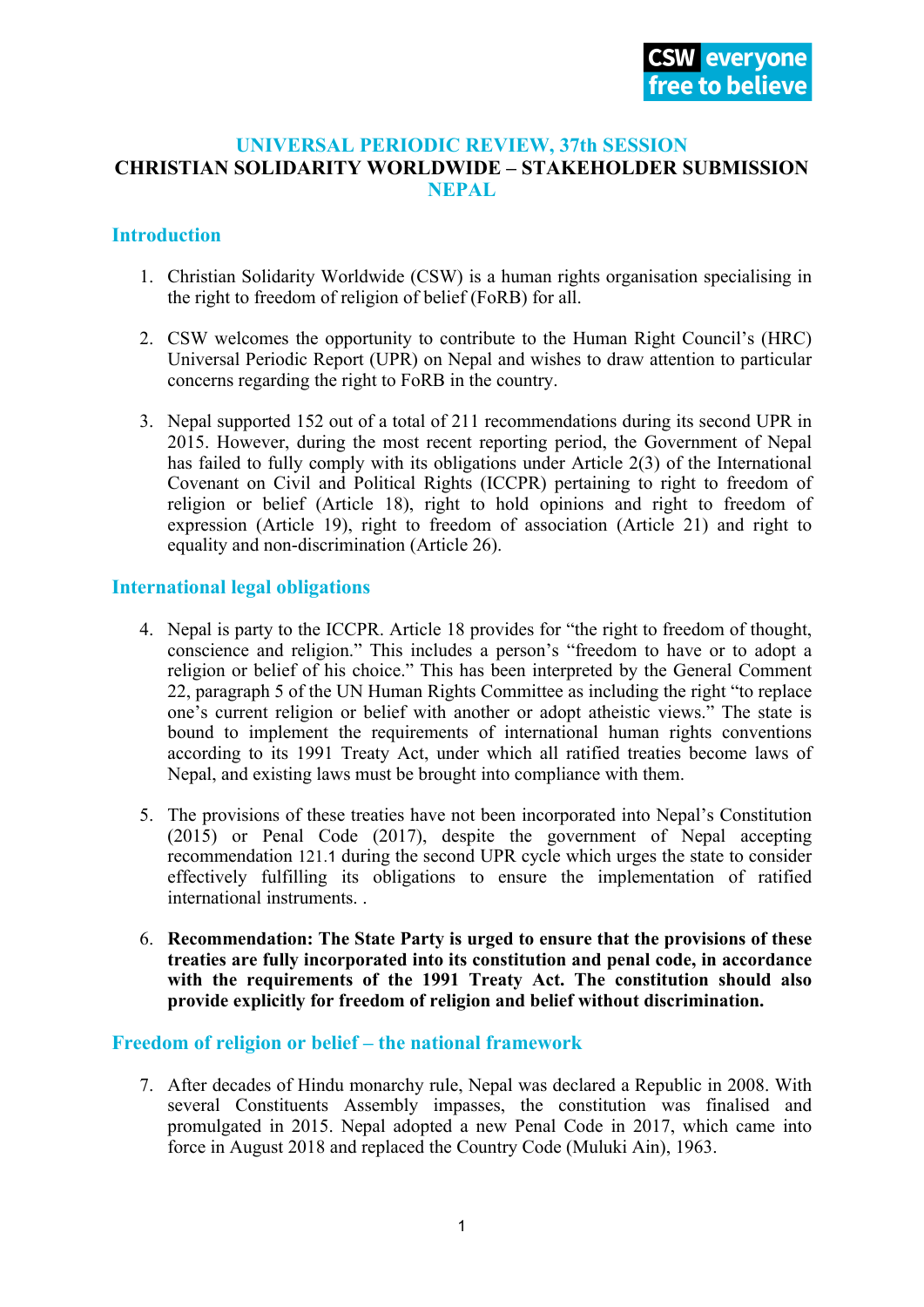- 8. In the 2015 UPR process, Nepal failed to accep<sup>t</sup> recommendation 124.7. to "Consider amending the Constitution to strike provisions that appear to curtail religious freedoms". Nepal also noted recommendation 124.16 to "eliminate the prohibition of conversion to another religion, which undermines freedom of religion" . but did accepted recommendation 121.16 to, more vaguely, "take necessary steps to ensure that the new constitution is implemented while protecting human rights…"
- 9. While the constitution of Nepal states that "each person shall be free to profess, practice and preserve his/her religion according to his/her faith, in Article 26," it criminalises the freedom to manifest one'<sup>s</sup> religious beliefs by propagation, which is an integral par<sup>t</sup> of FoRB. The formulation of the right under Article 26 of the constitution is inconsistent with the right to freedom of religion or belief guaranteed in Article 18 of the ICCPR.
- 10. In addition, Article 26 (3) of the constitution of Nepal states that "No person shall, in the exercise conferred by this Article, do, or cause to be done, any act which may be contrary to public health, decency and morality or breach public peace, or convert another person from one religion to another or any act or conduct that may jeopardise other'<sup>s</sup> religion and such act is punishable by law." This contravenes Nepal'<sup>s</sup> international obligation to the right to FoRB; the provision violates Articles 18 and 19 of the ICCPR. The State Party has failed to discharge its duty to guarantee the right of its citizen to choose and change religion as enshrined in the ICCPR.
- 11. Sections 155, 156, 157 and 158 of the Penal Code are vaguely worded and open to discriminatory abuse in application, raising concerns of subjective interpretations and selective prosecutions.
- 12. The provisions include "damaging or injuring or, in any way, defiling, destroying or polluting any place of religious worship with the intent of insulting the religion or religious feeling (Section 155) and "outraging religious feeling (Section 156) and "no one should create obstacles knowingly in the religious tradition of other faith being practiced since ancient times (Section 157)." This stands in contravention to Article 18(1) of the ICCPR.
- 13. The Human Rights Committee, General Comment No. 34, paragraph 25 states that "<sup>a</sup> law must be formulated with sufficient precision to enable an individual to regulate his or her conduct accordingly...a law may not confer unfettered discretion for the restriction of freedom of expression on those charged with its execution."
- 14. The prohibition on proselytization under Section 158(1) of the Penal Code also breaches Nepal'<sup>s</sup> obligation under ICCPR. It states "no person shall convert any one from one religion to another or make attempt to or abet such conversion" and (2) "no person shall do any act or conduct which undermines the religion, opinion or feeling/faith…" This is contrary to the Article 18 of the ICCPR and exposes religious minorities to discriminatory prosecution for manifesting their religion through teaching, practice, worship and observance, even where there is no intention to convert others, giving governmen<sup>t</sup> officials arbitrary powers to misuse the law. In October 2017 the UN Special Rapporteur on the right to freedom of religion or belief, Dr Ahmed Shaheed, raised concerns that anti-conversion laws serve as <sup>a</sup> platform to enable intolerance.
- 15. **Recommendation: The State Party must amend Sections 155, 156, 157 and 158 of the Penal Code (2017) in line with international standards, including on freedom**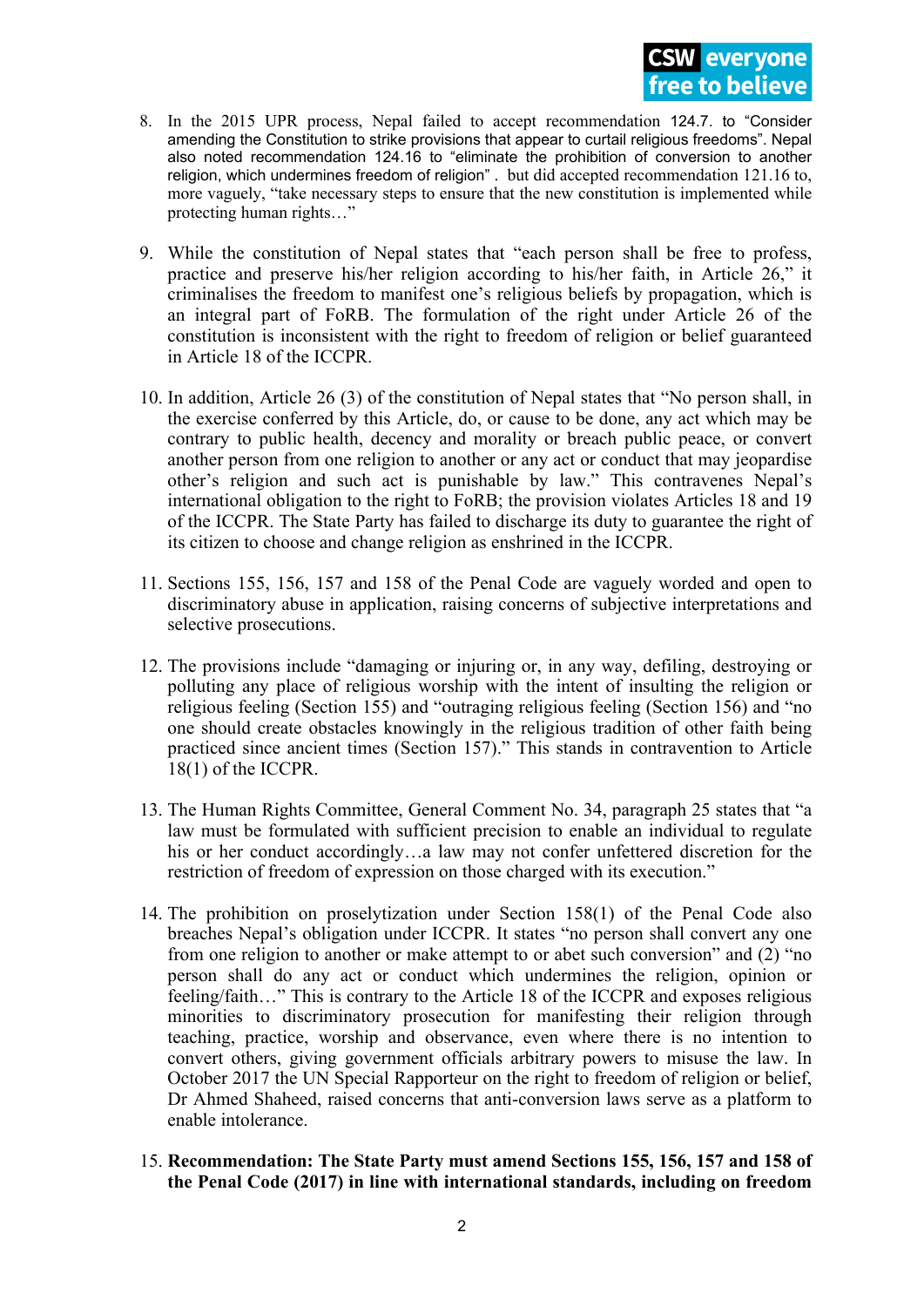**of expression; freedom of thought, conscience or religion; and equality before the law and equal protection of the law without discrimination, as guaranteed under the ICCPR.**

16. **Recommendation: The State Party must take appropriate measures to amend Article 26(1) of the Constitution to harmonize the scope of the right to freedom of religion or belief as guaranteed under Articles 18 of the ICCPR. The State Party must recognise the right to manifest one'<sup>s</sup> religion or belief and amend Article 26(3) of the constitution to prohibit only forceful conversion, and remove any clause prohibiting conversion.**

### **Problematic notion of secularism**

- 17. Although the constitution recognises Nepal as <sup>a</sup> secular state, the definition under Article 26 defines "secular" as the "protection of religion and culture being practised since ancient times and religious and cultural freedom."
- 18. The concep<sup>t</sup> of 'secularism' in the constitution is interpreted as the safeguarding of 'dharma sanskriti' (religion and culture) that has been in existence for generations (sanaatan) as well as the freedom of religion and culture on the sovereign soil of Nepal. This in practice has been understood as the protection of the Hindu religion, which is the only religion that has been practiced since ancient times.
- 19. The current definition of 'secularism' is restrictive, and it is also inconsistent with international human rights framework; it prejudices other minority religions, which legitimises discrimination on the basis of religion.
- 20. **Recommendation: The State Party must take immediate measures to reformulate Article 26 to remove prejudice in the definition of secularism. The State Party is urged to include <sup>a</sup> definition of secularism that will conform to the international human rights framework and refrain from preferential treatment of one religion over others.**

## **Targeted attacks and legal prosecutions**

- 21. Since the promulgation of the constitution in 2015, there has been about twenty five reported cases involving violations against the right to "profess, practice and preserve," Christianity. The violations range from targeted attacks by non-state actors on prayer meetings and causing property damage, to false accusations of conversion resulting in legal prosecutions.
- 22. On 9 June 2016, the Dolakha District Police arrested eight Christians, following an anonymous allegation that they had been proselytizing among young children at the Mount Valley Higher Secondary School of Charikot, Dolakha. The accused were affiliated with an NGO named Teach Nepal, registered with the objective of imparting moral education to children. While the accused were acquitted after <sup>a</sup> lengthy trial, similar attempts to prosecute Christian people in Nepal continue.
- 23. On 23 April 2019, the General Secretary of Nepal Christian Society Dili Ram Paudel and three others (one involving an American citizen) were arrested on suspicion of proselytization and conversion. Although all four accused were released, they were subsequently charged for violating Section 158 of the Penal Code even though they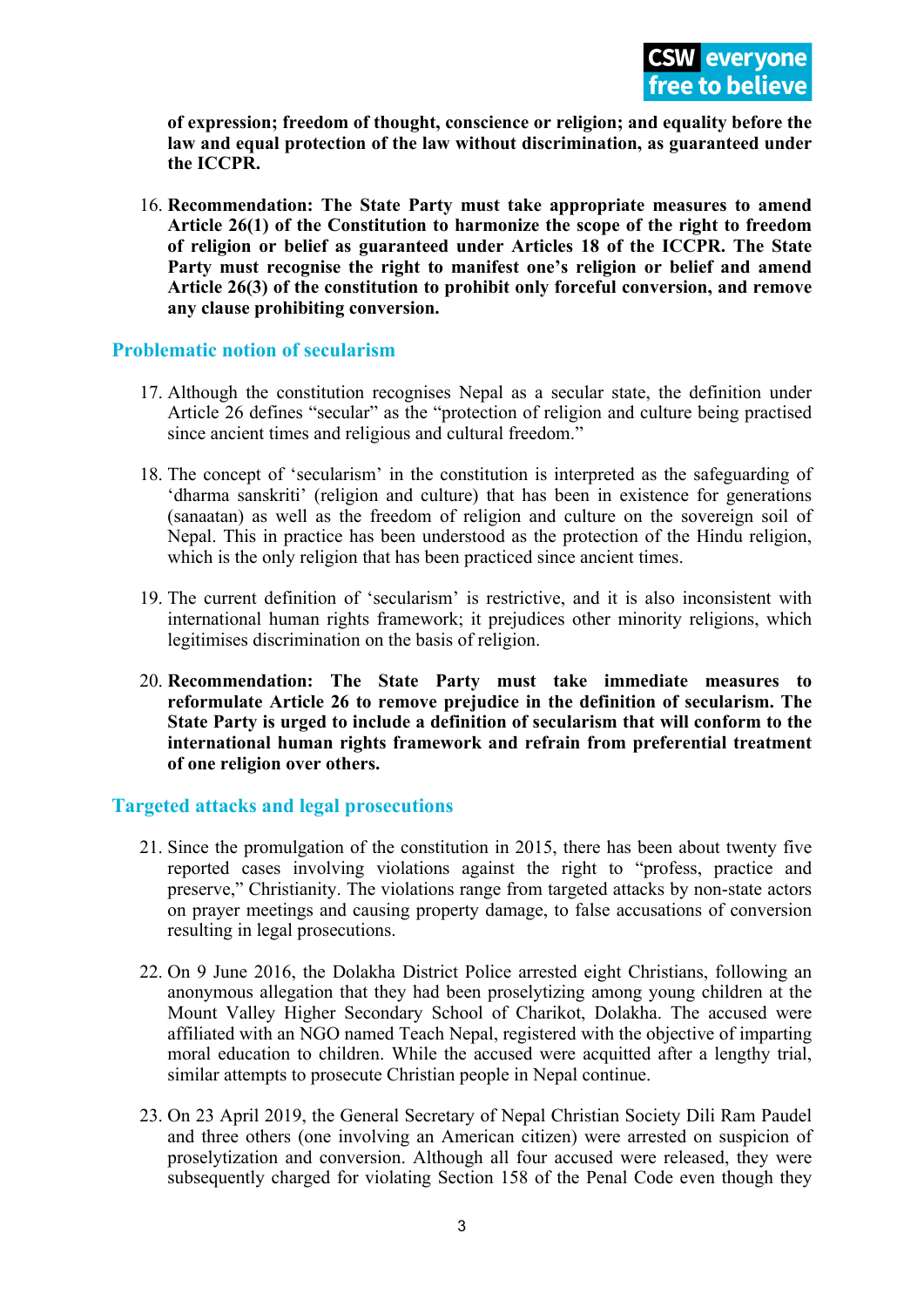were conducting meetings and trainings with pastors. The case has since been dismissed by the court and the charges dropped.

- 24. According to interviews conducted by CSW with civil society groups in Nepal, targeted attacks by non-state actors' belonging to Hindu extremist groups are <sup>a</sup> growing concern for religious minorities. For example, on June 2019, <sup>a</sup> mob called Shiva Sena (Army of Shiva) assaulted staff at the Anandaban Leprosy Hospital, Kathmandu on suspicion of conversion. The hospital has been <sup>a</sup> pioneer in serving people with leprosy in the area and is staffed by Christian and non-Christians.
- 25. Prolonged legal prosecution against religious minorities are also difficult for individuals who have been wrongly accused of conversion. Civil society groups have informed CSW of doubts in the investigation processes by law enforcement officials and delays in the dispensation of justice. For instance, Chinimaya Blon, <sup>a</sup> social worker from Dhankuta District ran an orphanage since 2011. However her application to renew the licence was refused by the governmen<sup>t</sup> in 2016. She moved the children to Kathmandu and placed them under the care of Pastor Hari Tamang with the approval of the parents of the children who are poor. In the same year, Chinimaya and Pastor Tamang were arrested, imprisoned and charged with child trafficking and attempted conversion. While the charge for child trafficking has been dropped, the charges for attempted conversion have continued before the court since 2016 with no ruling on the charges. Alongside emotional distress, legal cases such as this also have significant financial and reputational impacts on religious minorities who are the victims of State and non-state actors.
- 26. **Recommendation: The State Party must ensure that the police prosecute perpetrators of crimes who target religious minorities and ensure that police officers who fail to carry out their duties are liable for failure to investigate. The State Party must take measures to protect against wrongful prosecution and urge the judiciary to expedite hearings.**

### **Discrimination relating to burial rights**

- 27. Challenges remain regarding the equal realisation of burial rights in Nepal. Two major religions (Islam and Christianity) and one sect of Hinduism (Kiratis) practise burial, ye<sup>t</sup> there is no law regulating burial rights and sites in Nepal. Without burial grounds, minority religious groups - who do not customarily cremate - are forcibly resorting to cremating the deceased.
- 28. In some cases, Christians seeking to bury their dead have found themselves victims of violent reactions from local Hindus. There have been incidents in Nepal where bodies intended for burial have been forcibly cremated and the pastors intending to officiate at burial services have been physically attacked. In other cases mourners from the Christian, Muslim and Kirat communities have had to travel considerable distances to bury their dead. Christians have also been refused permissions to buy land for burial or keep bodies in <sup>a</sup> rented church.In December 2010, the Pashupati Area Development Trust, established by the Nepali government, decided to prohibit Christian burials in the Sleshmantak Forest. This decision was upheld by the Supreme Court, apparently on the basis that use of the forest for Christian funerals violated the religious rights of the Hindu community. Non-Hindu communities were expected to buy their own lands for establishing cemeteries despite lacking the financial means. Until August 2018 their religious institutions were not officially recognised, which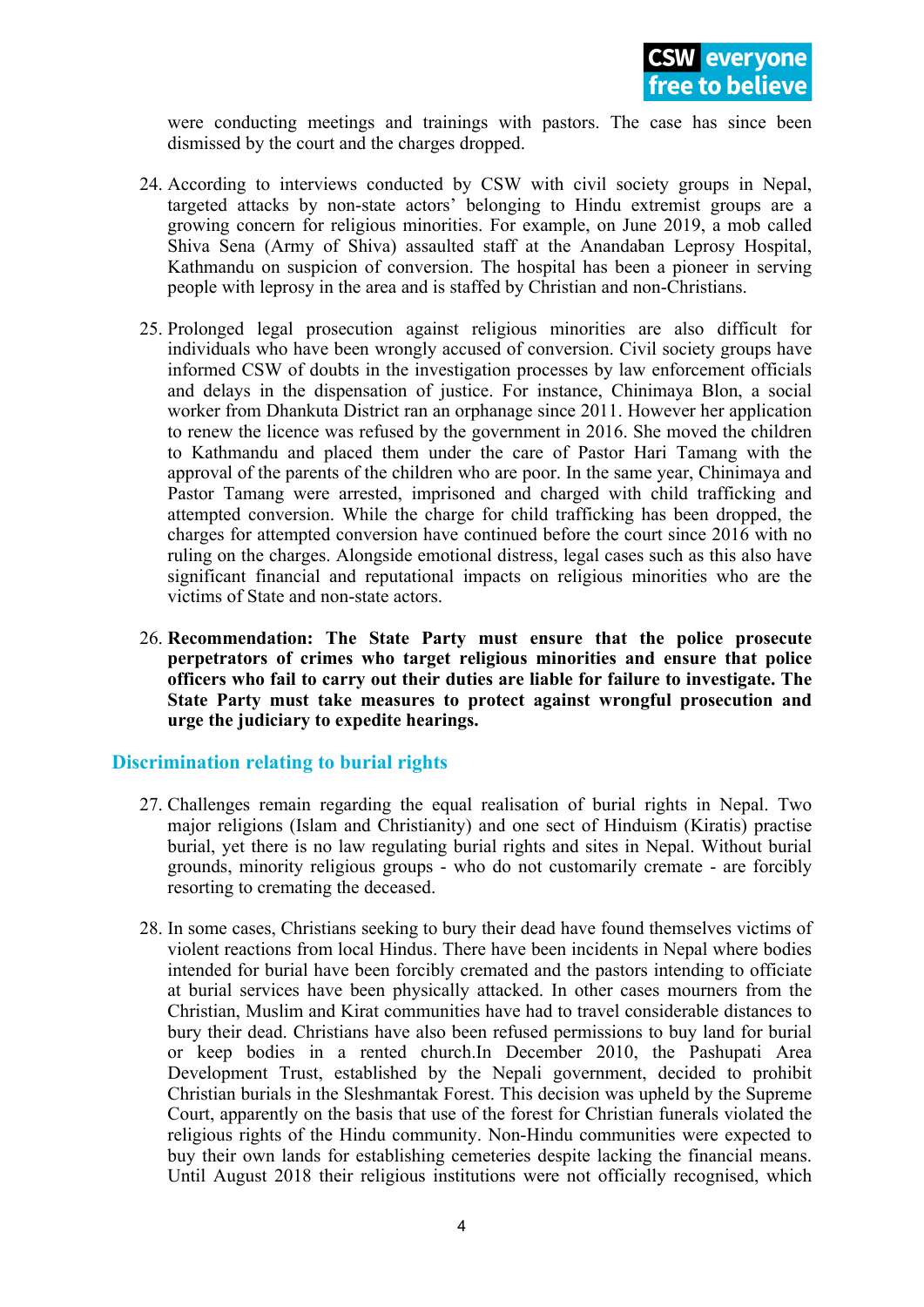added another layer of challenges. In 2010 and 2011, Christians in Kathmandu signed agreements with the Minister of Culture for the purpose of governmen<sup>t</sup> facilitation in establishing cemeteries. However, no assistance has ye<sup>t</sup> been provided. Besides discriminating against religious minorities, it represents <sup>a</sup> considerable public health issue.

29. **Recommendation: CSW calls on the State Party to enshrine in law the right to own, maintain, protect and have access to sacred sites and burial grounds, and ensure that suitable unused public land are officially designated for burial, so that minority religions' right to manifest their faith in their traditional ceremony of burial can be officially upheld.**

## **Women'<sup>s</sup> right to freedom of religion and belief**

- 30. Nepal accepted recommendation 122.47 during its second UPR which urged the state to "Strengthen measures to combat violence against children, particularly with regard to the prevention of early and forced child marriages and child trafficking and in particular through awareness-raising campaigns among families." In 2016, Nepal endorsed its National Strategy to stop Child Marriage by 2030.
- 31. Although the legal age of marriage is 20, it is very common for girls between 13 and 17 to be married. This practice is particularly noticeable in villages. According to UNICEF/UNFPA June 2017 report, called 'Ending Child Marriage in Nepal,' the country has one of the highest rate of child marriage in Asia. Girls who are forced to marry early, are not able to practice and observe their religious teaching and traditions, leaving them with no choice but to adopt the religion of the man they are married to.
- 32. **Recommendation: CSW urges the State Party to enforce the law to prevent child marriages; to establish policies across the nation which protect girls from the Dalit community from early and forced marriage; and to ensure that the constitution and laws of Nepal guarantee all women, and in particular girls from the Dalit community, full freedom to choose their own religion or belief.**

### **Protection of Tibetan refugees**

- 33. During the 2015 Universal Periodic Review, Nepal was encouraged to establish mechanisms to promote non-discrimination, including the registration of Tibetan refugees. Nepal did not suppor<sup>t</sup> recommendation 124.6, "the protection of Tibetan refugees by ratifying and applying the 1951 Convention relating to the Status of Refugees and its 1967 Protocol" nor recommendation 124.18 to, "register refugees and provide documentation so they are able to work, access education and travel". Nepal does not have <sup>a</sup> national refugee framework and has not allowed the UNHCR to assist Tibetans who are already based in the country.
- 34. Since the Dalai Lama'<sup>s</sup> exile from Tibet to India, many Tibetans have fled to neighbouring countries, including Nepal, who historically have granted asylum. However, over time, Nepal has come under pressure from China, resulting in <sup>a</sup> less favourable attitude towards Tibetans. The Tibetan Refugee Welfare Office informed CSW that as of 2019, there is an estimated 13,000 undocumented Tibetan refugees remaining in Nepal. With no identity cards, many young people have been unable to apply for jobs, open bank accounts, acquire drivers licence and access professional